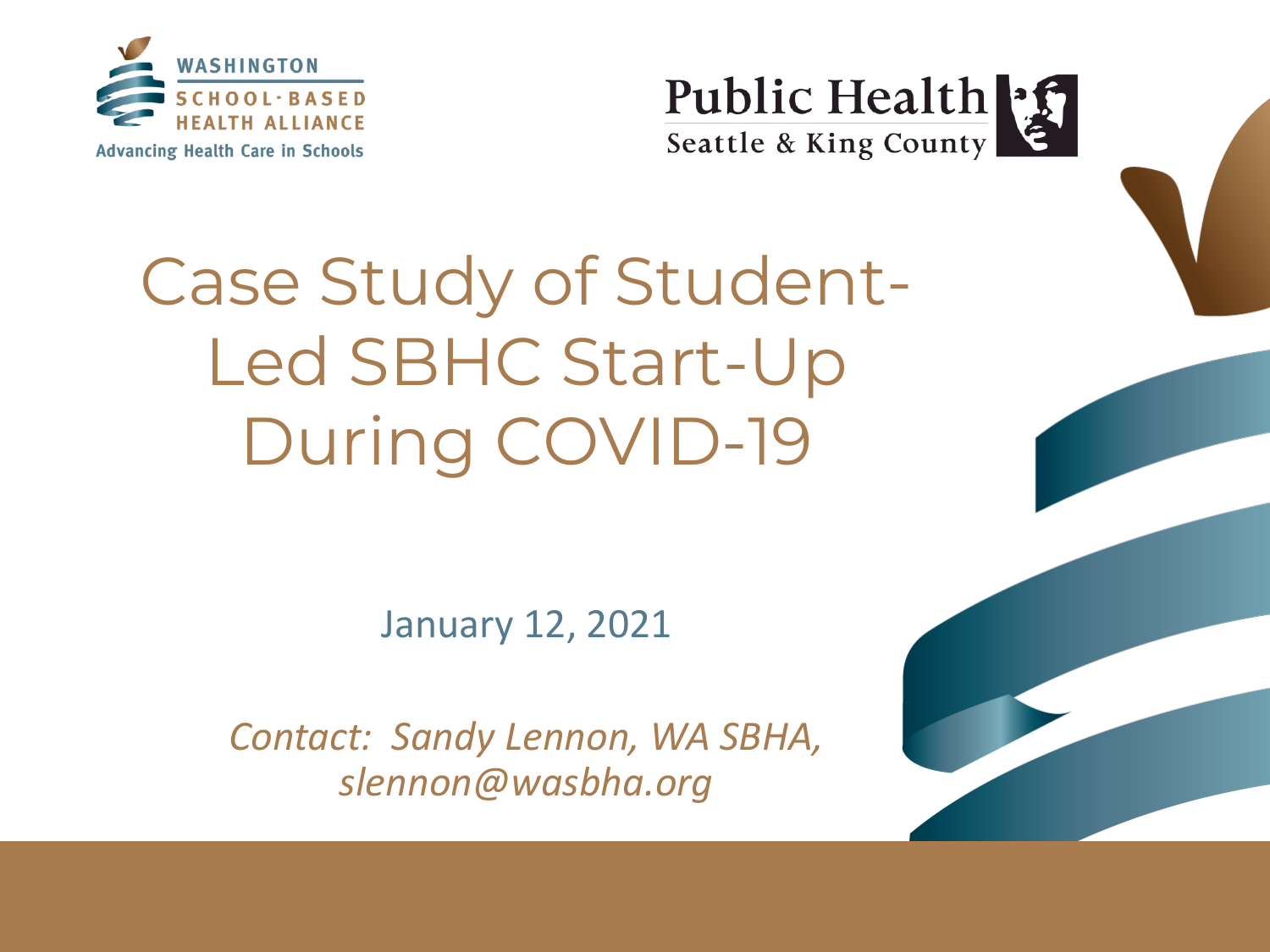

*Thank you to our 2020-2021 webinar series sponsors!*





Washington **Association for Community Health** Community Health Centers<br>Advancing Quality Care for All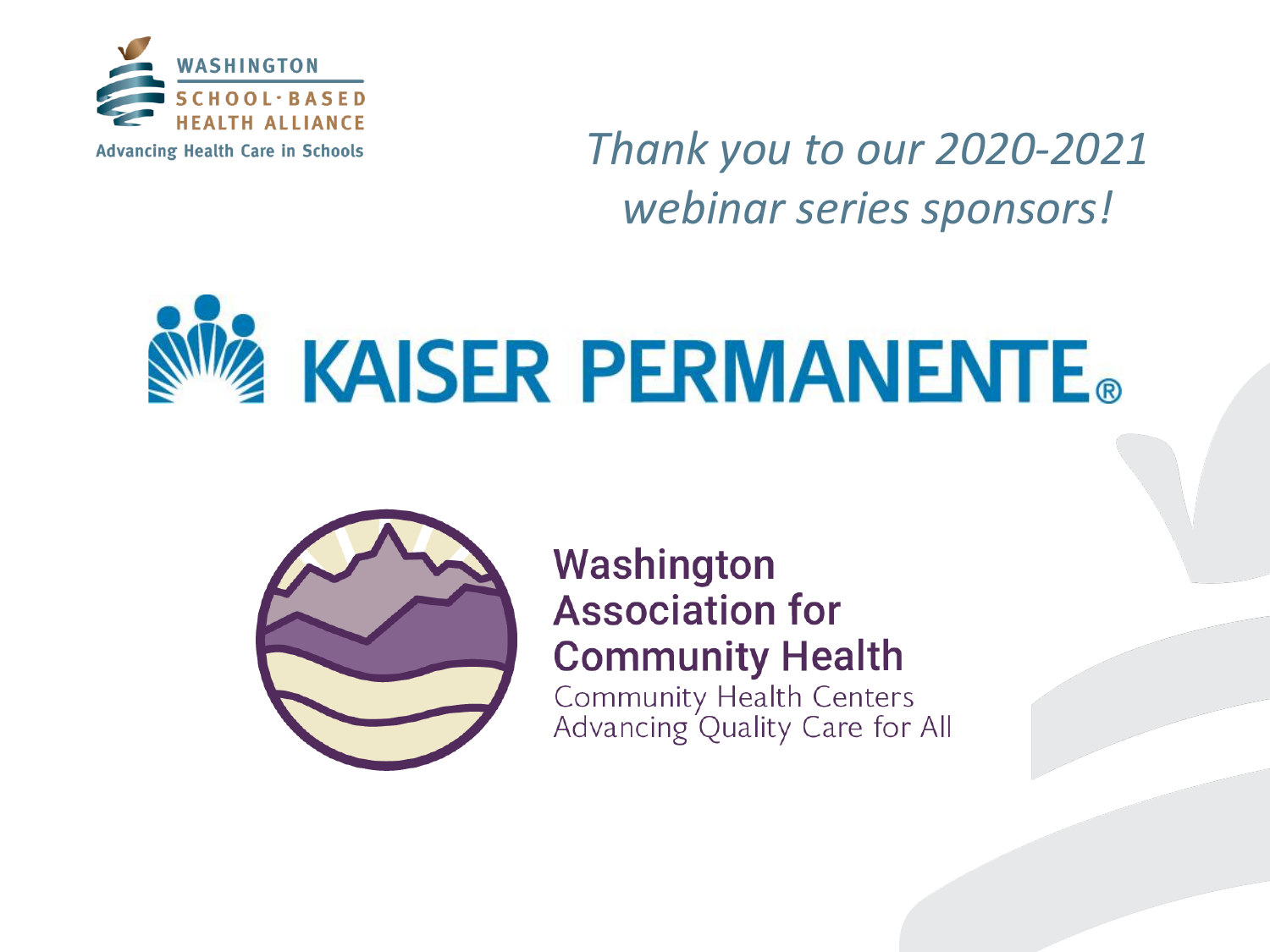# **The Nova Wellness Center**

Case Study of Student-Led SBHC Start-Up During COVID-19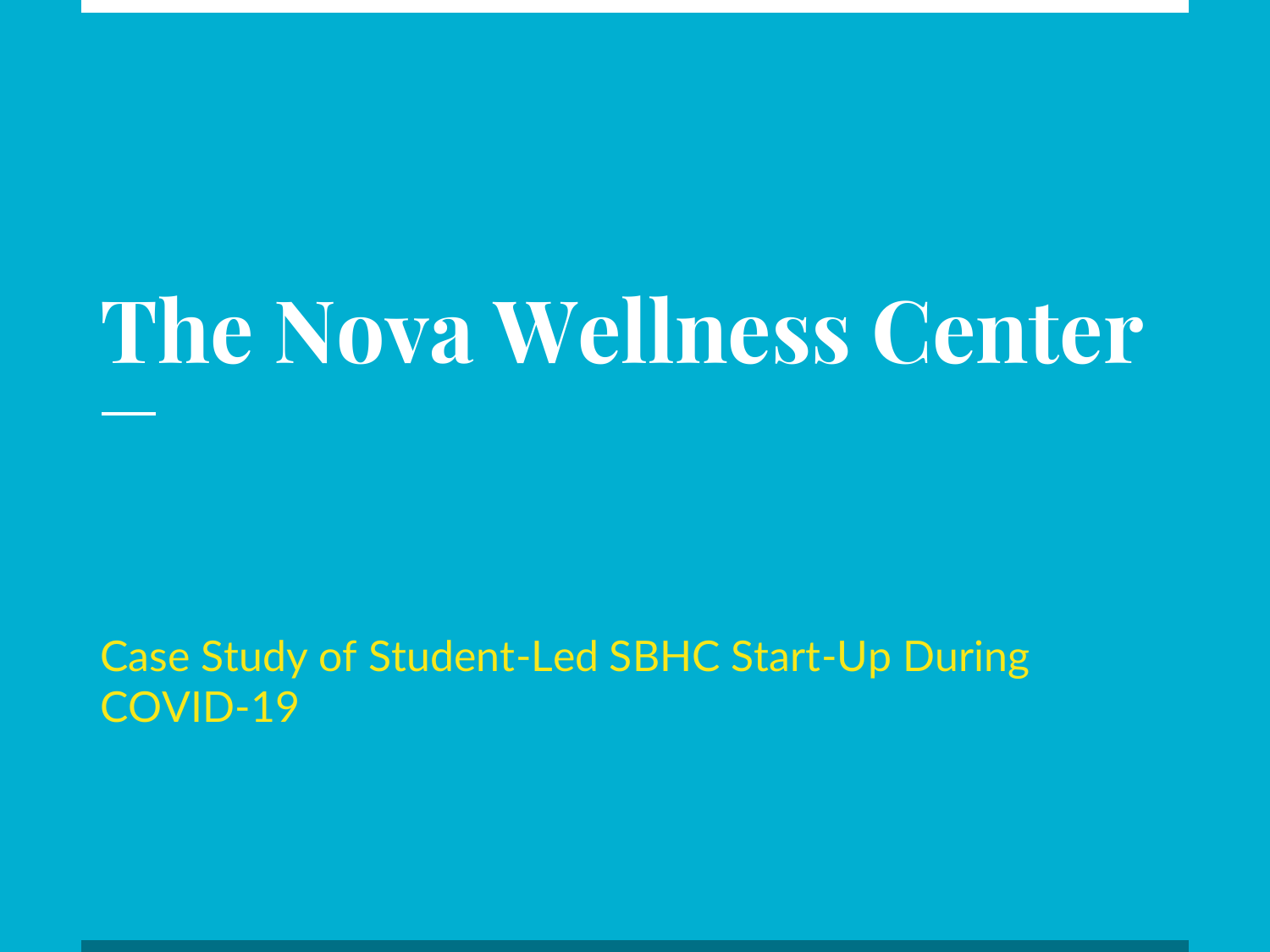#### **Presenters**

Nova High School Students: India Dabbs (she/her), Grace Borich (they/them), Troye Reyes (they/them/he/him), Rose Prevo (she/her) Sebastian Dwyer (he/him), Ethan Schumacher(he/him)

Nova High School Principal: Eyva Winet (they/them)

Country Doctor Community Health Center Staff: Michelle Mitchell - Nova Wellness Center Clinic Administrator (she/her/hers); Aviva Rubin, ARNP- Nova Wellness Center Medical Provider (she/her/hers); Kat Felpo - Nova Wellness Center Behavioral Health Specialist (she/her/hers)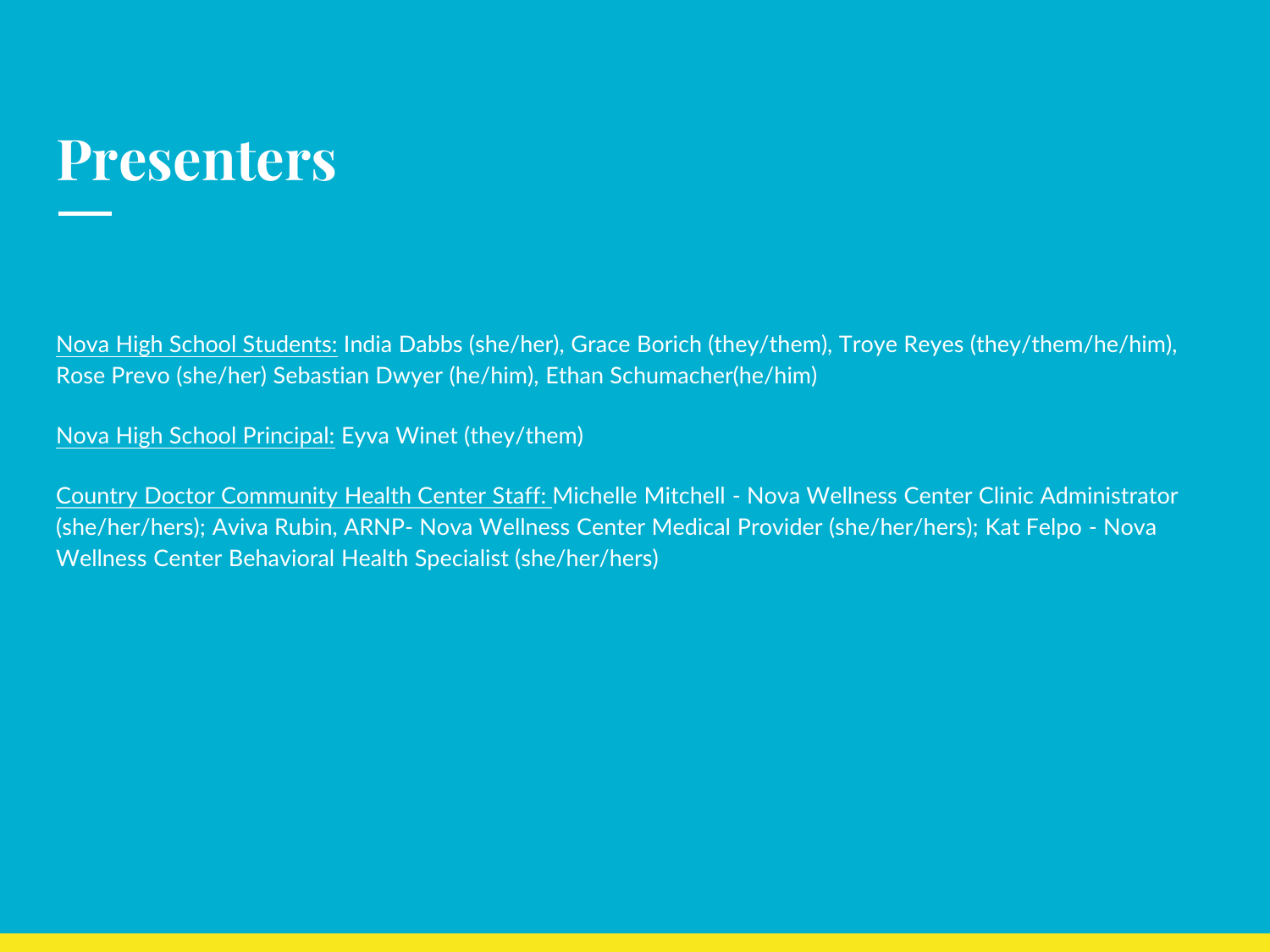### **Nova High School: School Profile**

Nova is a liberatory inquiry project where students, staff, families and our community partners work collaboratively to move through cycles of growth which include healing, celebration, scholarship, reflection, creation and action. Through these cycles we deconstruct systems of power and privilege and rebuild ourselves, our school and our communities with different ways of being. By decentering whiteness, patriarchy, hetero and cis normativity, able bodies and embracing neurodiversity we are revisioning educational communities as spaces where students' needs are met, growth is the metric that matters, and behavior is understood as a form of communication.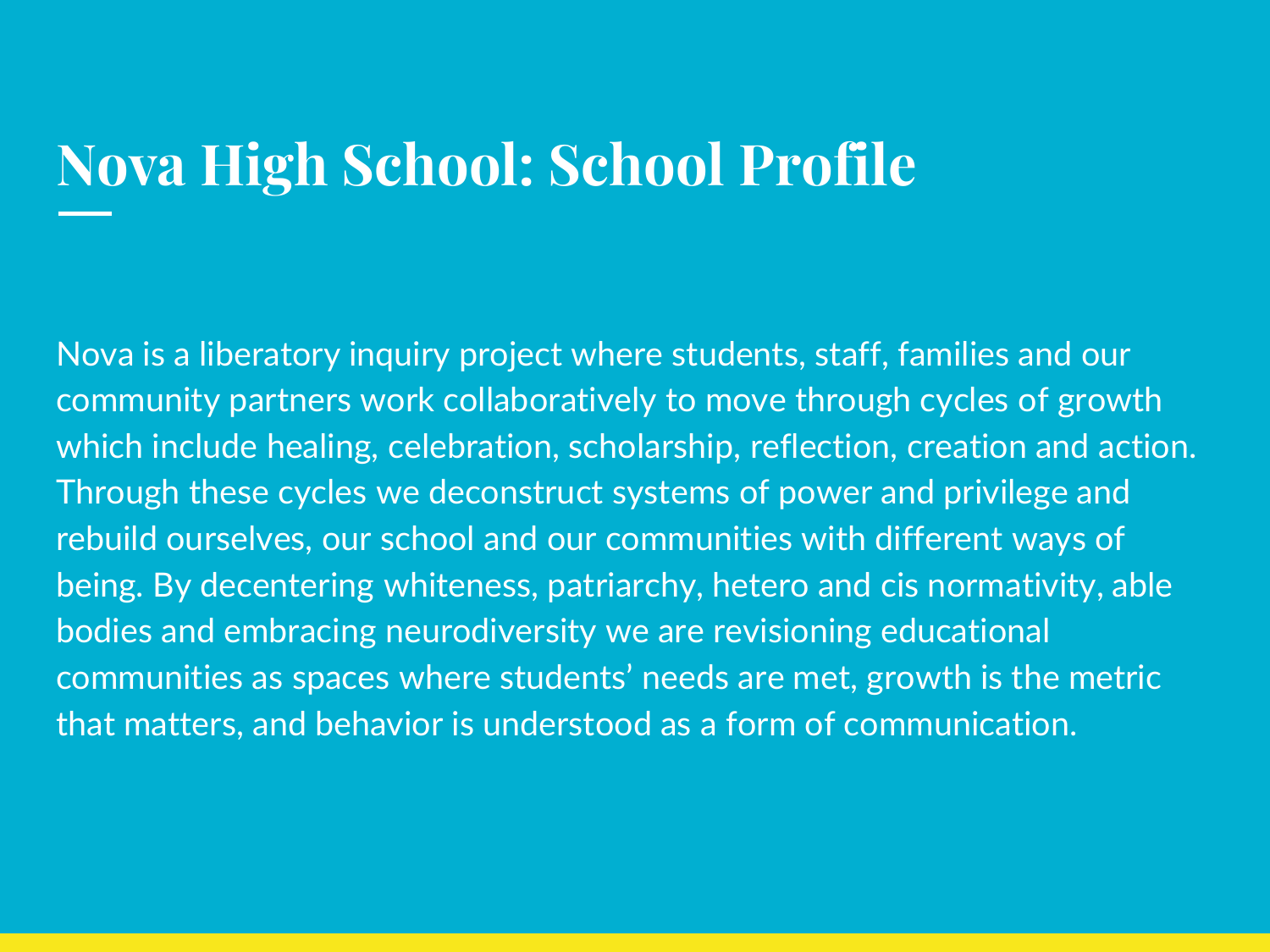#### **Nova High School: Consent is Our Practice**

We are creating a space where bodies, minds and spirits are treated with compassion and consent and where systemic harm is transformed into healing, creation and action. Nova's innovative teaching and learning approach provides inquiry, project and problem-based instruction where students apply their learning through application, performance, and portfolio-based assessment. Nova is a non-graded competency-based program with a long history of successfully transitioning students into their post high school college and career goals.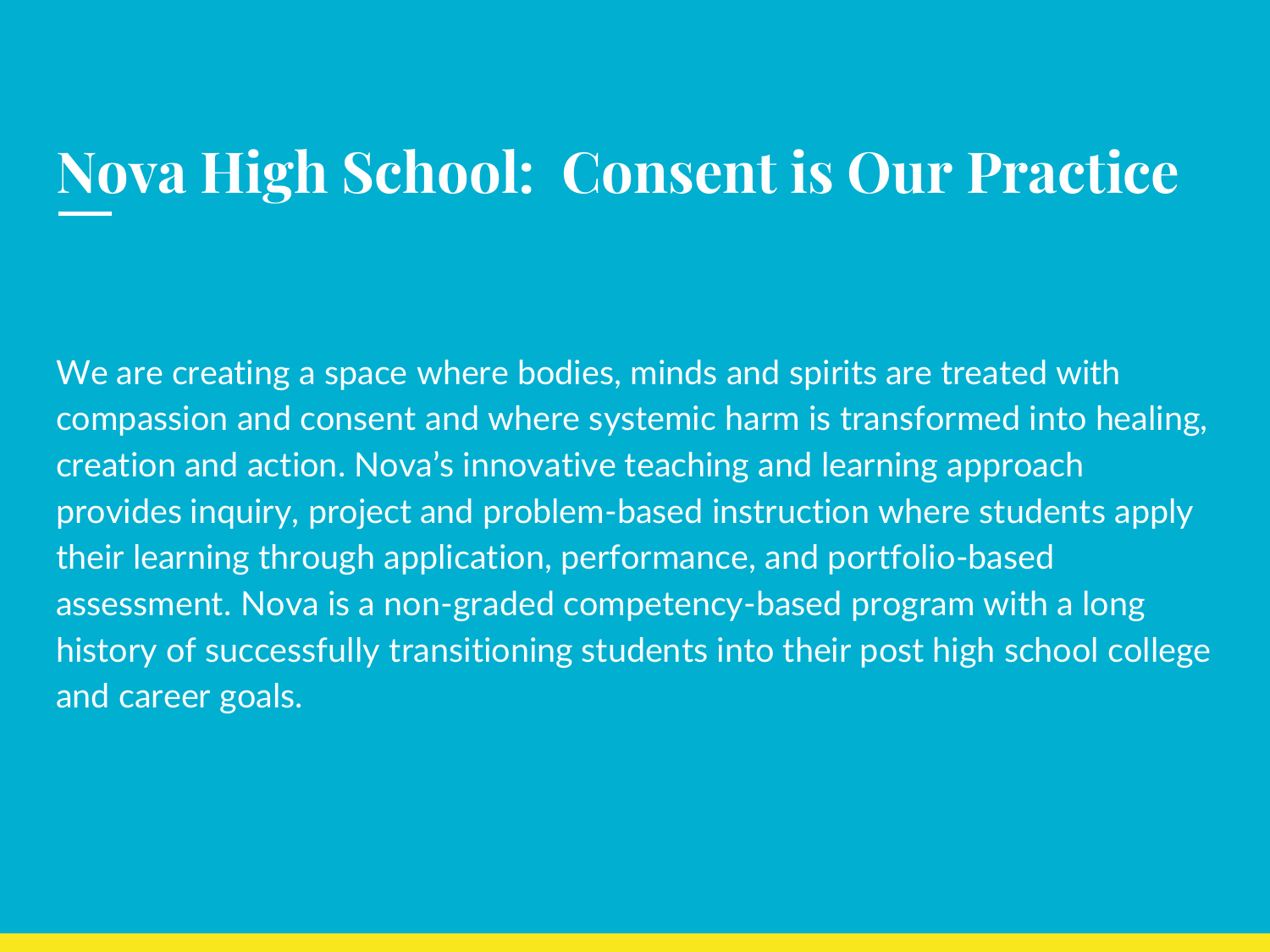#### **Nova High School: Robust Individualized Supports**

Our coordinating system provides a robust and individualized advisor and mentor for every student. Students share decision making and learn individual and social responsibility in a personalized and safe environment. Nova operates with a growth mindset where we build into our curriculum and our committee and advisory systems academic, social, and emotional development.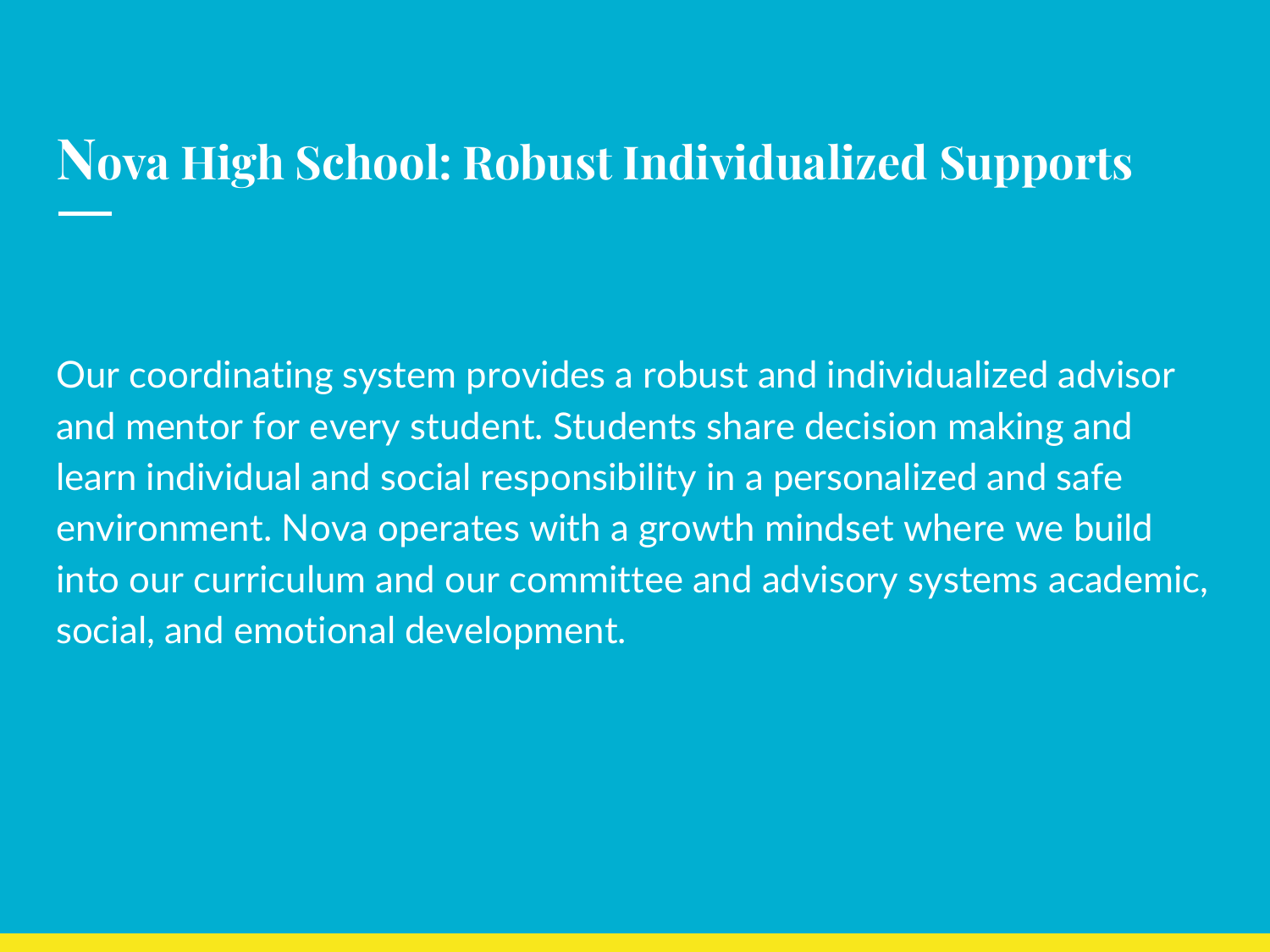#### **Nova's Population**

80+% of Nova Students Identify as LGBTQIA+

40+% of Nova Students Identify as Transgender and/or Nonbinary

½ of our students have an IEP or 504

Nova students come from every neighborhood and several surrounding suburbs.

Nova students represent a similar racial demographic breakdown to the City of Seattle.

Nova students are often represented around the city as poets, musicians, playwrights, urban farmers, journalist and in internships and volunteer positions where they can work for social justice.

Nova students are disproportionately impacted by ACES, young adult trauma and mental health impacts.

Nova students run their own educations, school and hold strong norms of consent and justice.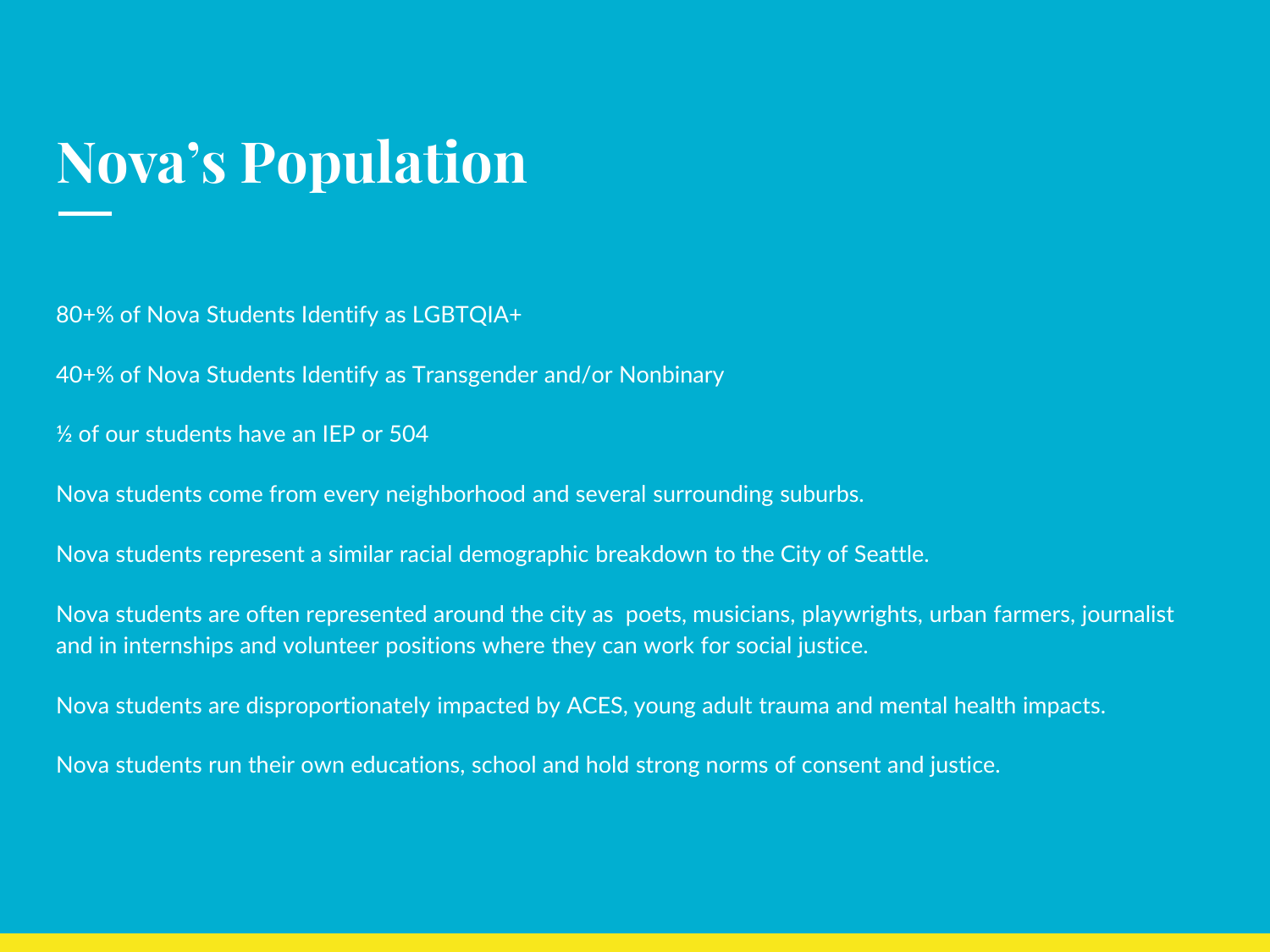### **Nova's Story**

1970-1972: SPS youth advocated and created a school run on democratic principles where students were the center of their own education

70s and 80s: The Nova Project was space where students ran the program and created a meaningful and authentic education beyond traditional school walls. (school without walls)

90s: Students with LGBTQIA+ identities found a place where they could express themselves. First Gender All bathrooms in SPS acknowledged. Queer Support Group established. Intentional education and resources shared to support LGBTQIA+ youth by and for LGBTQIA+ youth.

2001: Alliance Against Hate (earliest form of Action Faction)

2002: Gender Affinity Spaces Began -evolved to become Gender Seminar and Gender Tea

2003: Action Faction and Queer Group and Racial Affinity Support Groups came out of Alliance Against Hate

2003-current: Action Faction advocated for gender and sexuality justice and provided gender affirming, menstrual and safer sex supplies as well as resources and education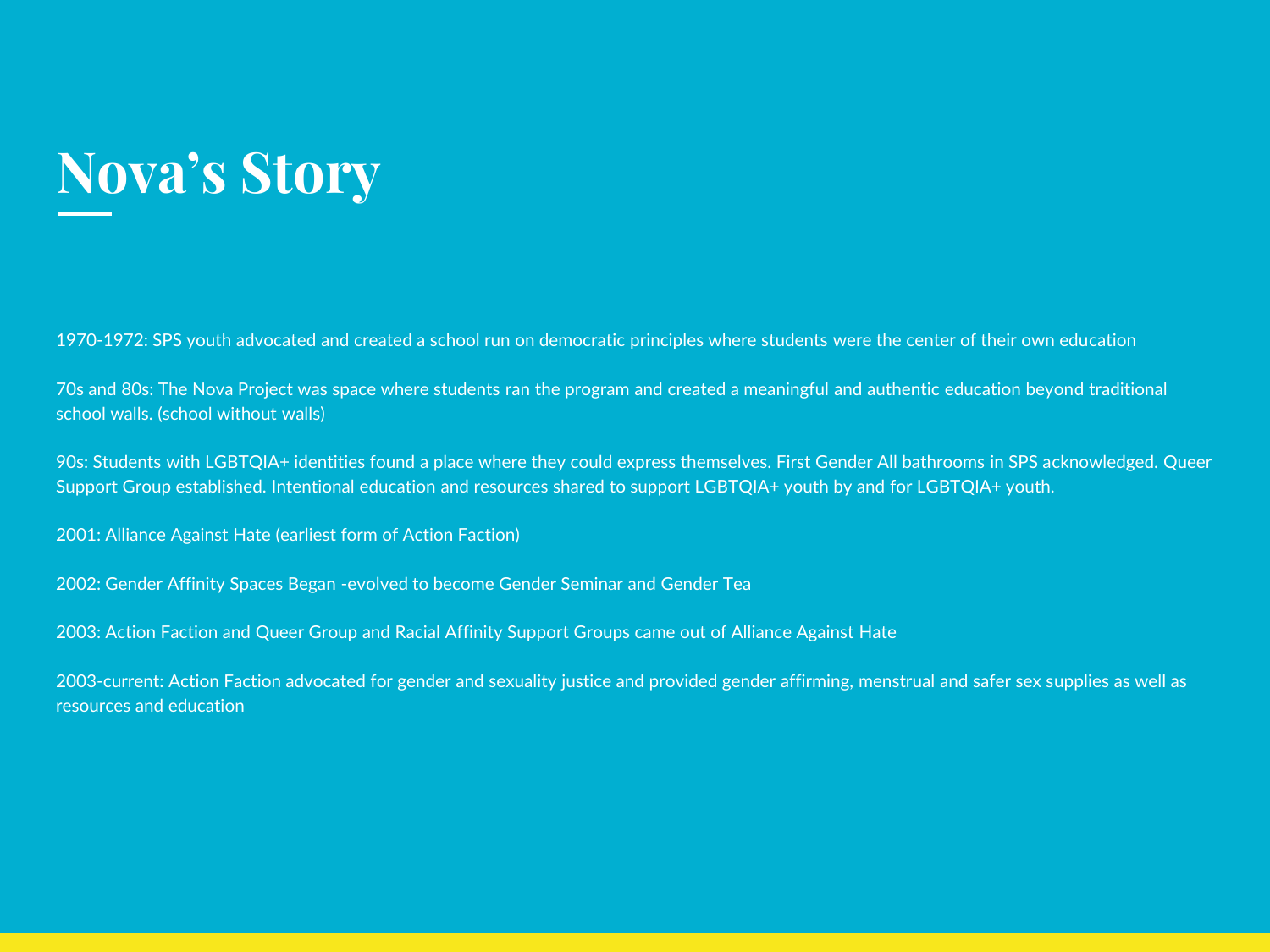### **The Nova Wellness Center's Story: Nova**

Nova was moved to the Meany Building and shared a teen health center with World School. It was transformative for our students to have in building supports.

Return to Mann Building: student mental health, gender and sexuality needs and crisis increased, despite advocacy and attempts to get students to seek support at Garfield there were large barriers.

Students advocated to the SPS school board, city council and public health directly. Sally Bagshaw took an interest and eventually got our clinic included in the levy. Sawant after seeing our students advocate for cut teachers reached out to our students when there was levy underspend and we requested additional funding to start the clinic. Nova students attended and spoke as multiple city council meetings.

Nova students participated in many focus groups to guide the preparing of the RFA, gave feedback on the report and the RFA, participated in the application review of the RFA, as well as the initial hiring of staff for The Nova Wellness and the planning for building and designing the temporary location and the permanent location.

Currently Nova Students, Staff and The Nova Wellness Center Staff work together on The Wellness Steering Committee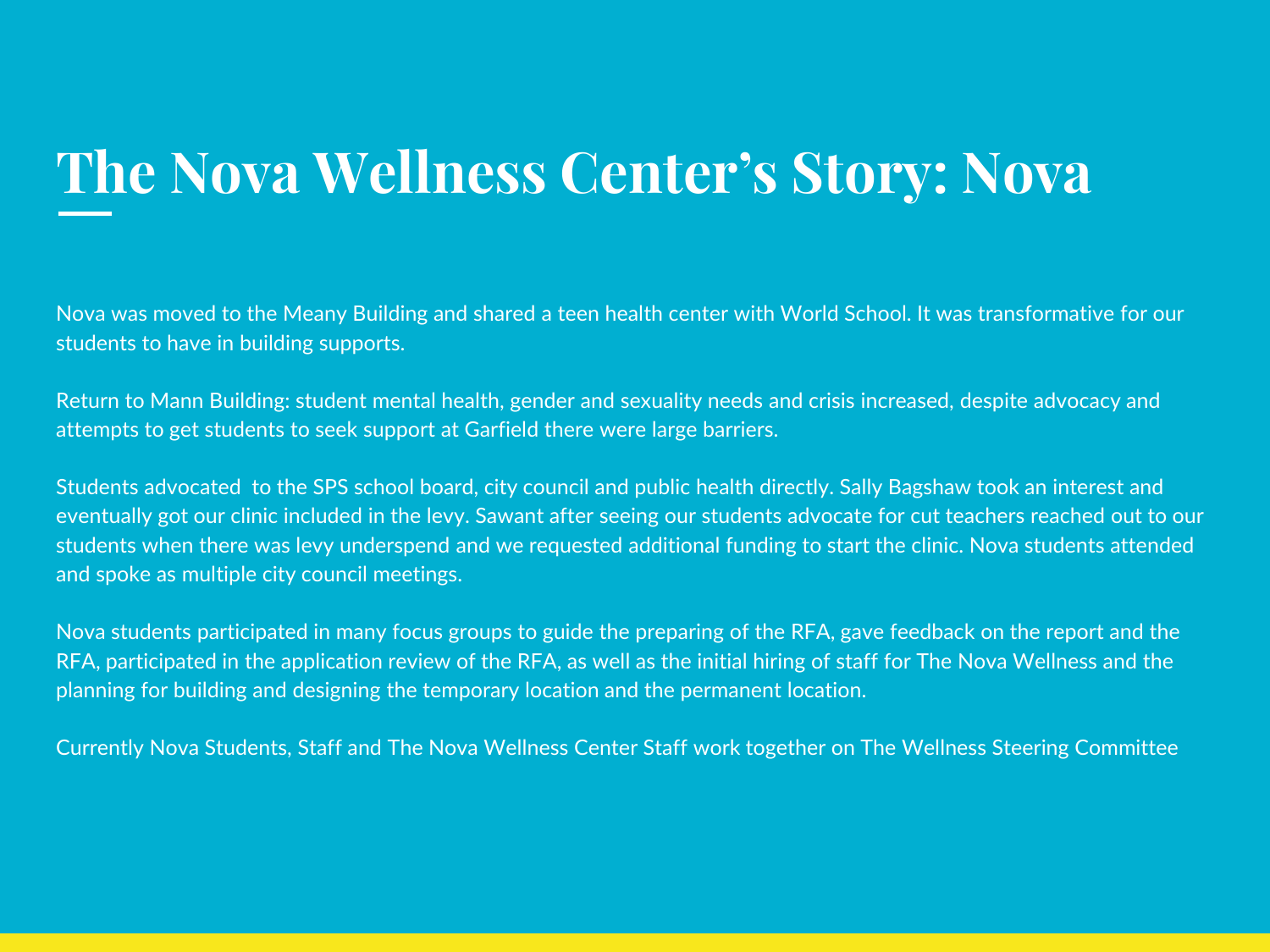#### **Country Doctor (Aviva, Michelle, Kat)**

Discuss how CDCHC became involved and contracted to build out a SBHC at Nova High

CDCHC answered the request for proposal to become the providers for the Nova Wellness Center.

We were delighted to be selected in early 2020.

Reasons for being a good fit for Nova Wellness Center: locality, shared values, and integrated gender affirming care into primary care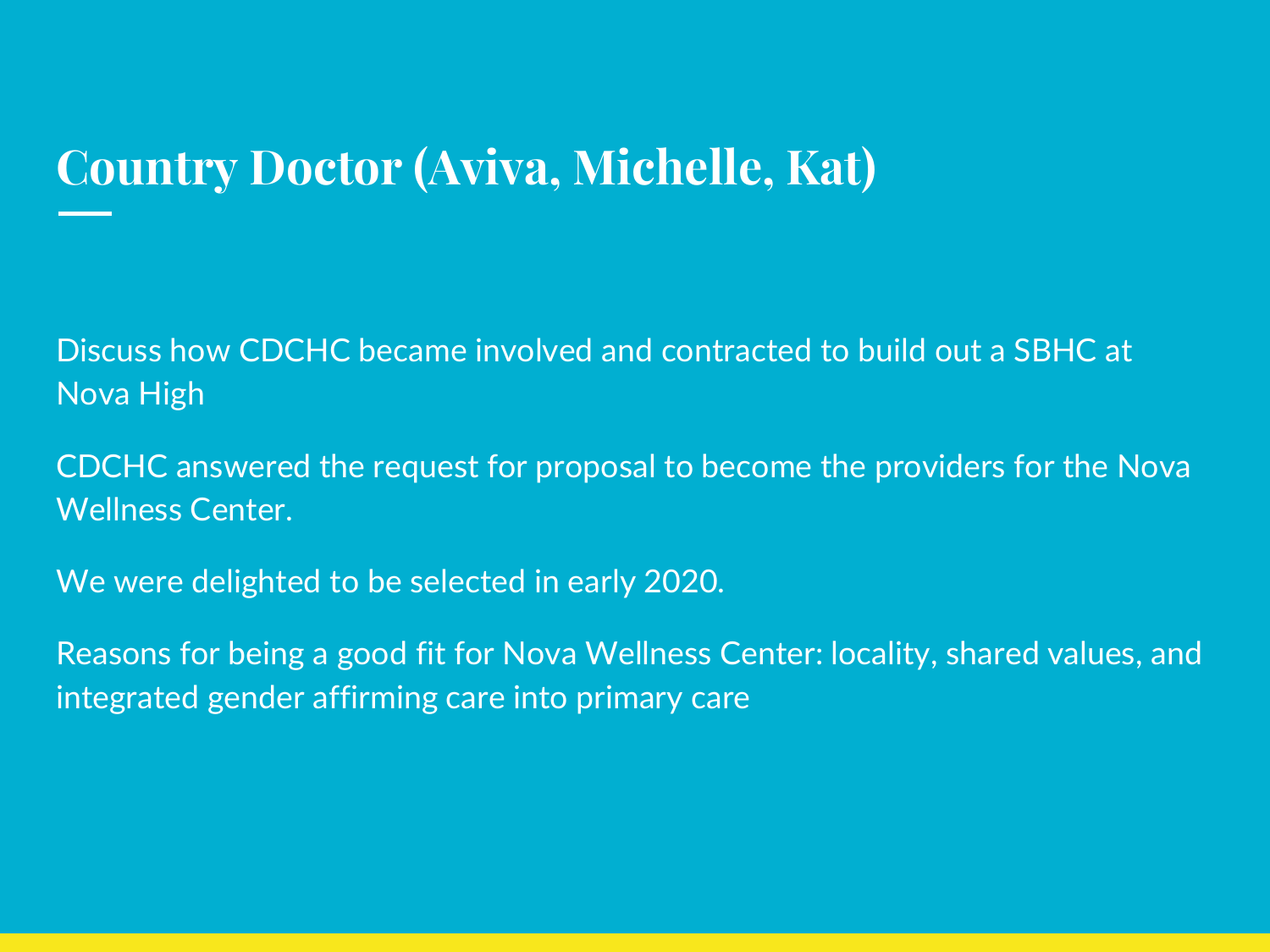### **Advocacy/Education (Nova Staff/Students)**

Advocacy to the city council, school district, public health

Education to medical organizations, schools and public health about serving LGBTQIA+ youth

Focus groups for king county public health, uw research projects, district and state survey

Mylo shares experiences advocating and educating adults about LGBTQIA+ youth and their needs.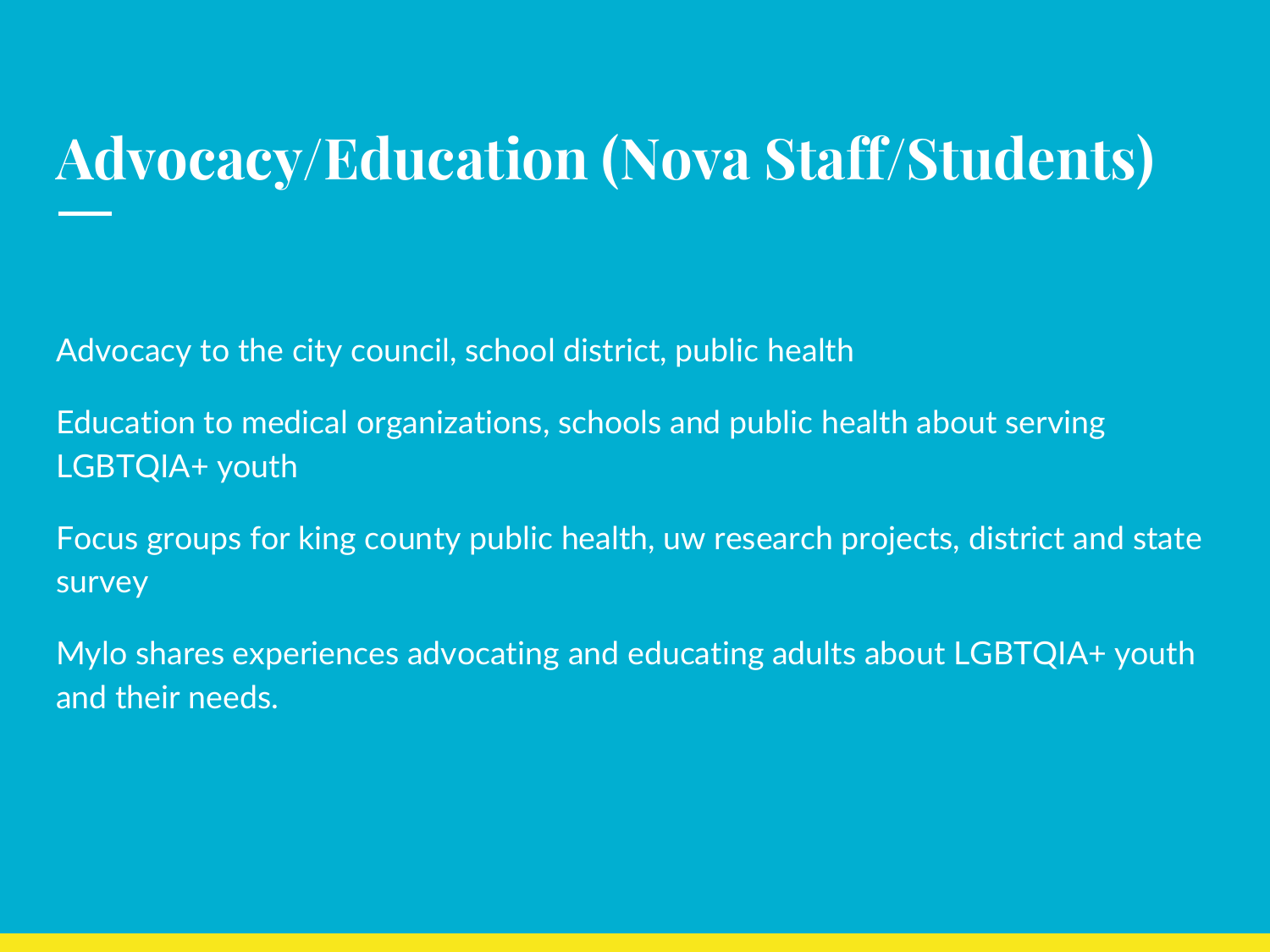### **Action Faction (Ethan/Troye)**

Supplies to youth

Education and Advocacy

Social Media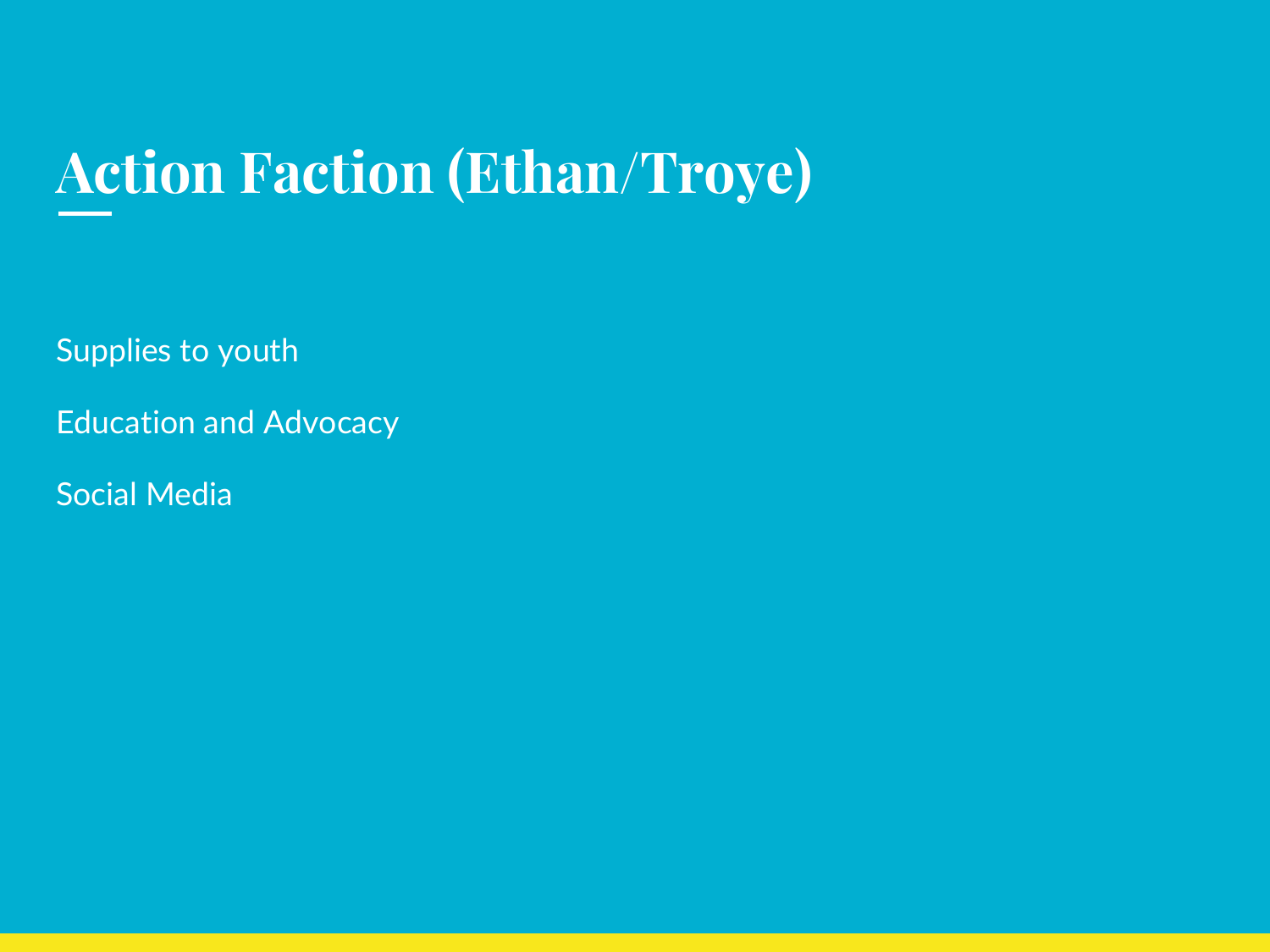### **Student Voice (Grace, Sebastian, Rose, India)**

Why is it so important that student voice is critical in areas like who is working in the health care center, what language is used in the forms, how the space looks and feels, the art that is present and how did each of you participate in those processes?

Hiring and Forms Review: Grace

Architect Design and Feedback: Rose, India and Mylo

Art for the space and Logo Development: Sebastian and India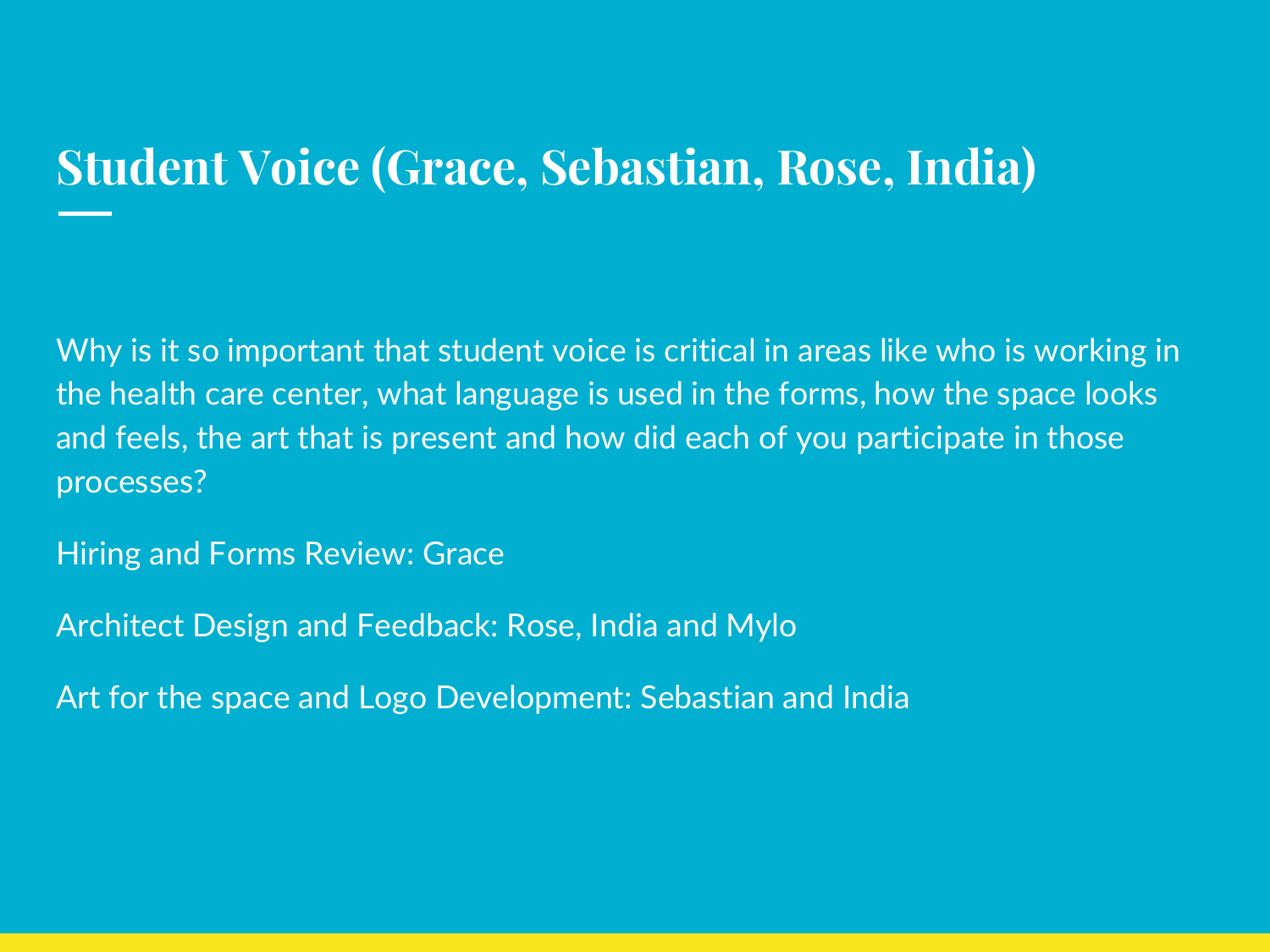### **Wellness Steering Committee (Michelle)**

This student-led committee plays a pivotal part in the maintenance and improvement of the Wellness Center through their feedback.

Meets weekly for 50 minutes with open topics to discuss Wellness Center needs/concerns and/or acknowledgements

Continuing collaboration and growth opportunity between Wellness Center and Wellness Steering Committee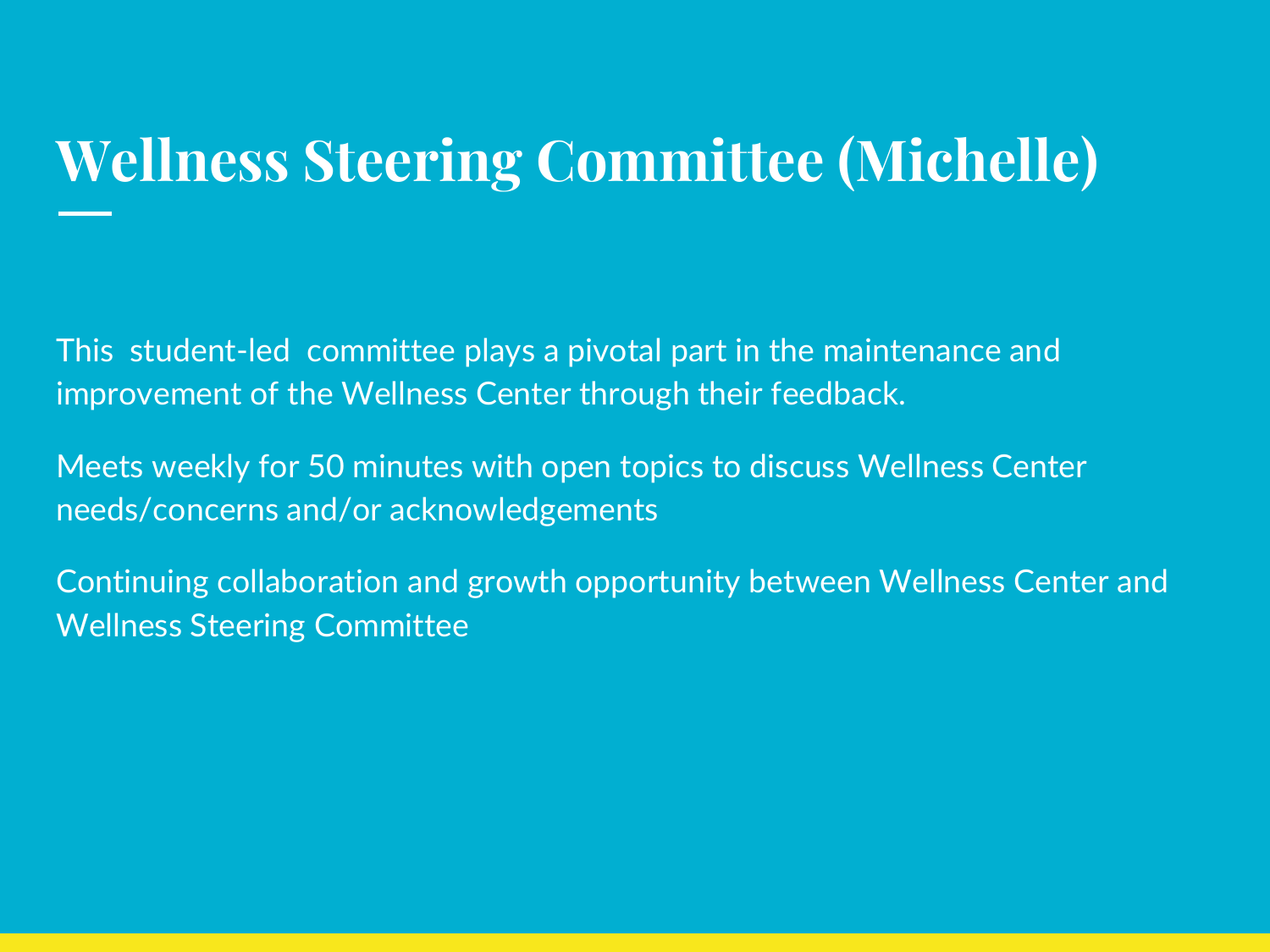### **Community Engagement: Michelle**

Attending Back -To- School Nova Site Days

Attending Nova High Virtual Events

Collaborating with Student Committees

Collaborating and Connecting with Community Organizations and Resources

Collaborating and Communicating with Administrators and Coordinators/Teachers

Hosting Office Hours

Hosting Consent Day Workshops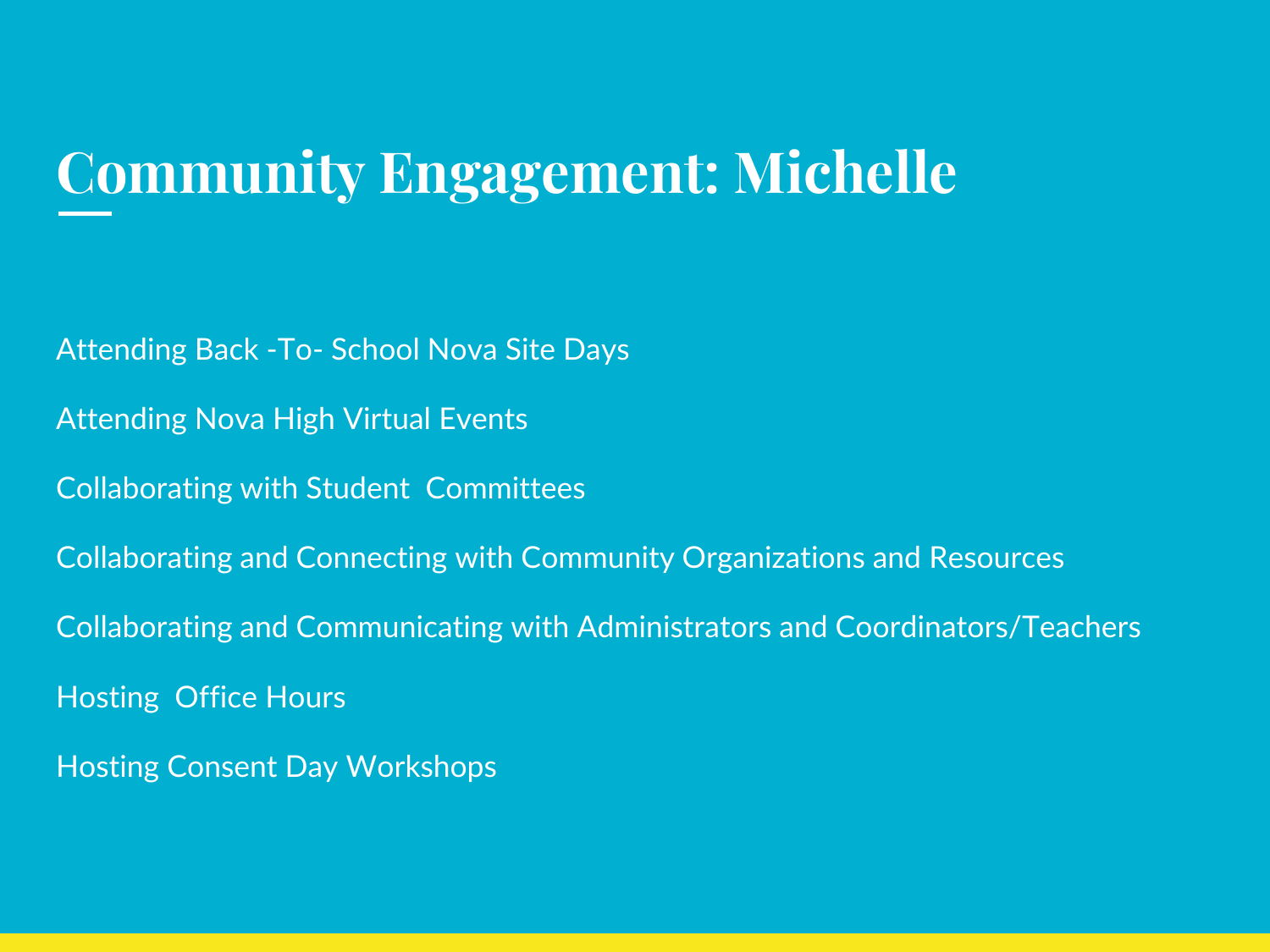#### **Consent Day and Patient Contract (India and Michelle)**

What is Consent Day? Why is it important?

How did Nova Wellness Center and students collaborate for consent day? How did participating in Consent Day support Nova Wellness Center? How did participating in Consent Day support student voices?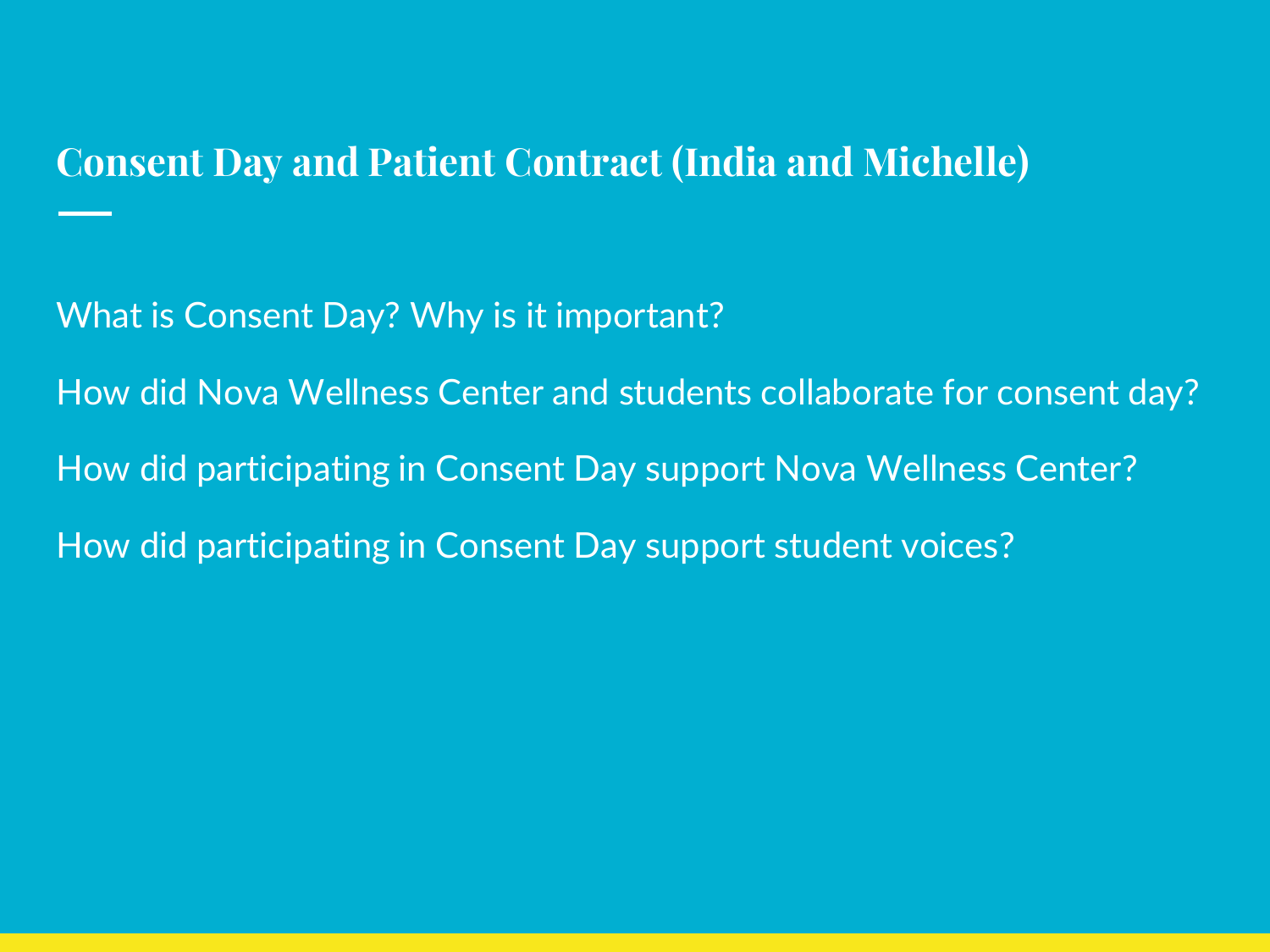### **Behavioral Health Services: Kat**

Providing services to students with a behavioral health need: consultation, crisis management support, brief skill building, assessments, and counseling

Creating survey for students to identify group topics and facilitating groups based on student feedback; participating in the Gender Tea student committee

Providing linkage to Nova Wellness Center medical providers, and referrals to behavioral health resources in the community

Collaborating with and receiving consultation from Seattle Children's providers specializing in gender affirming care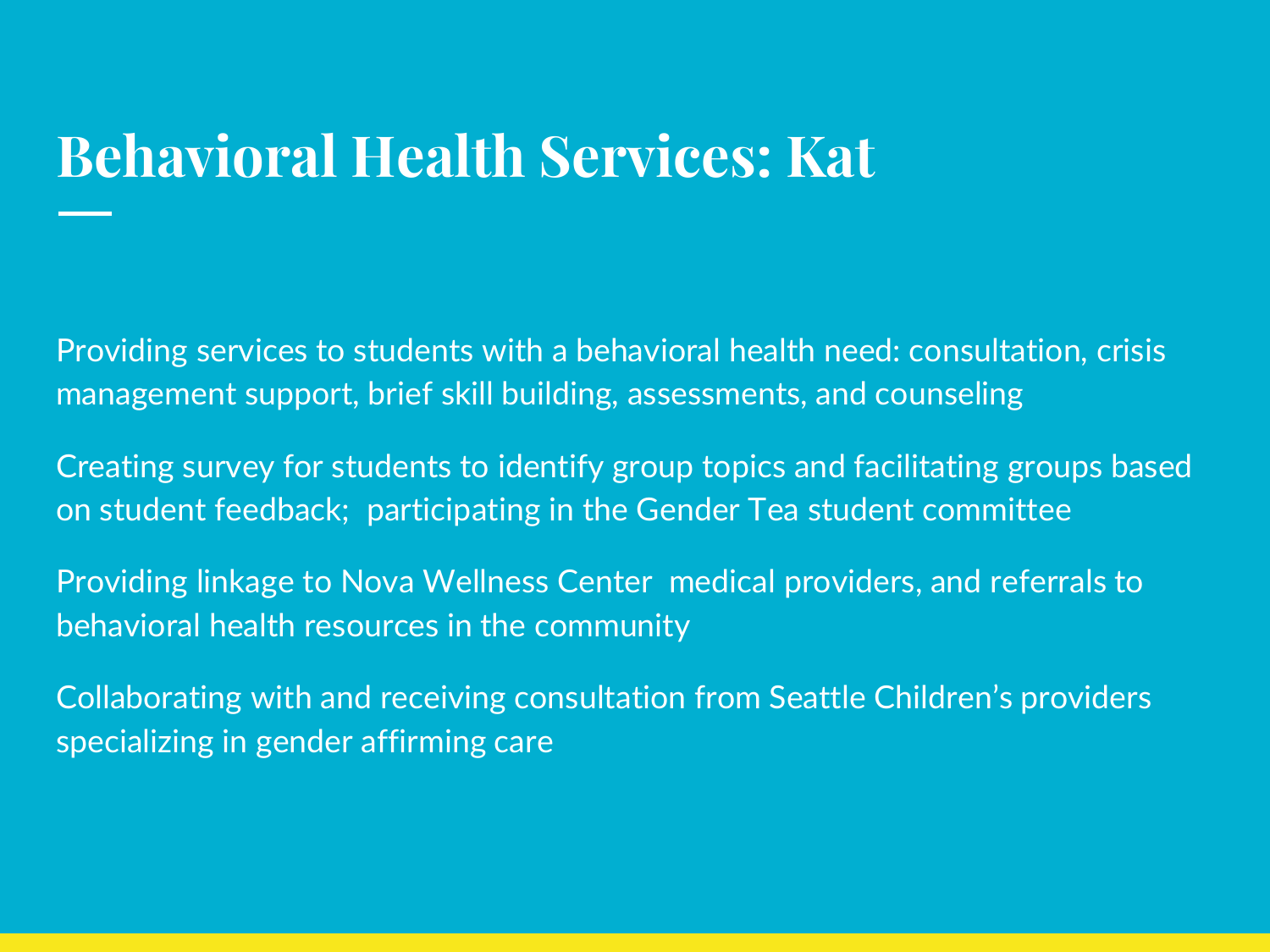### **Covid 19 : Challenges and Opportunities**

Delayed original meetings because of school closure

Unknowns in terms of building access and clinic set up

Unknowns in terms of student presence in Fall planning

Providing appropriate care through Telehealth to student population that does not know our staff

Creating opportunities for collaboration through remote services: registration, outreach, office hours, committee meetings, staff meetings, and more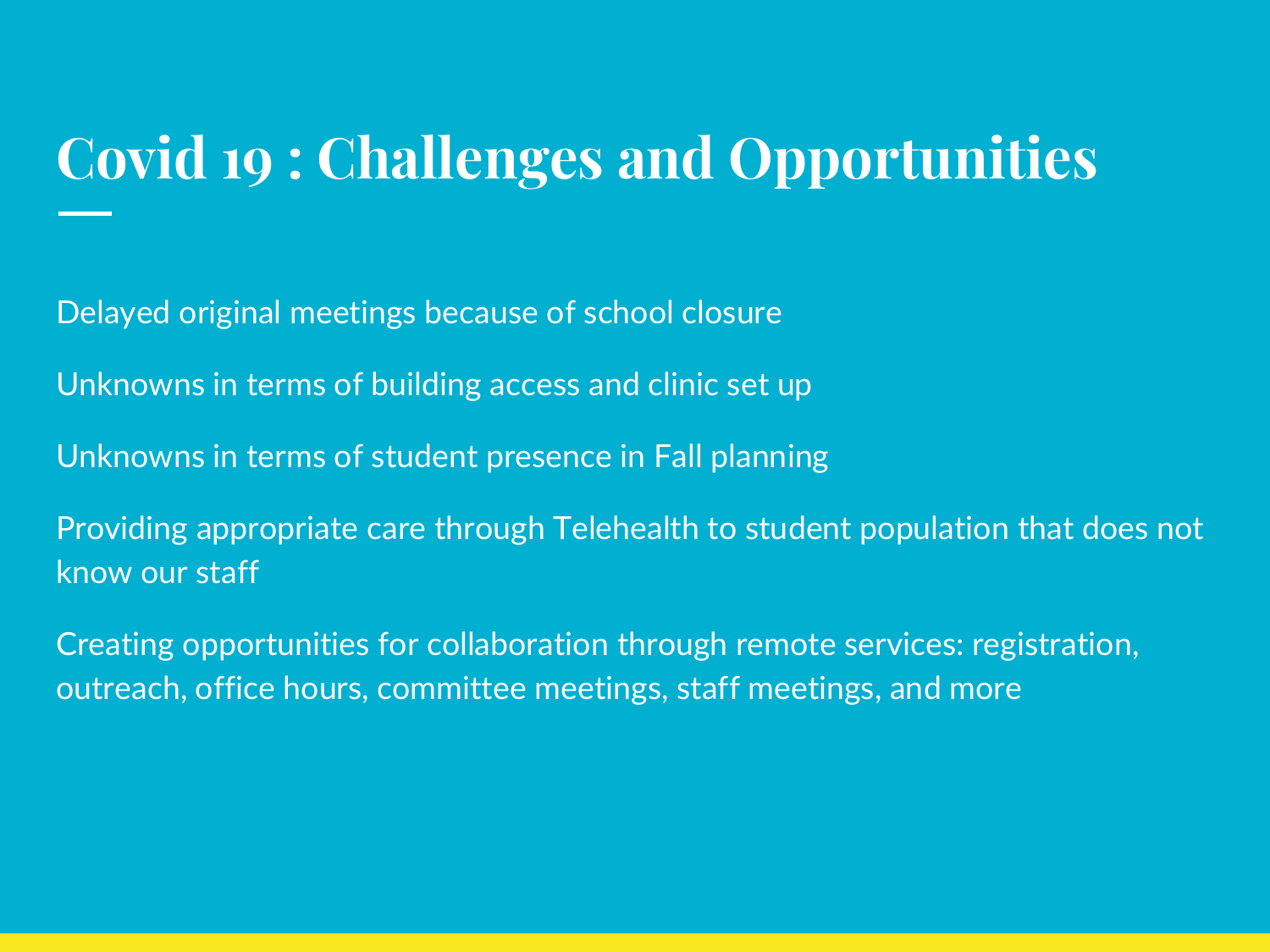

### **Question & Answer**

*(please pose questions for speakers in the chat box)*